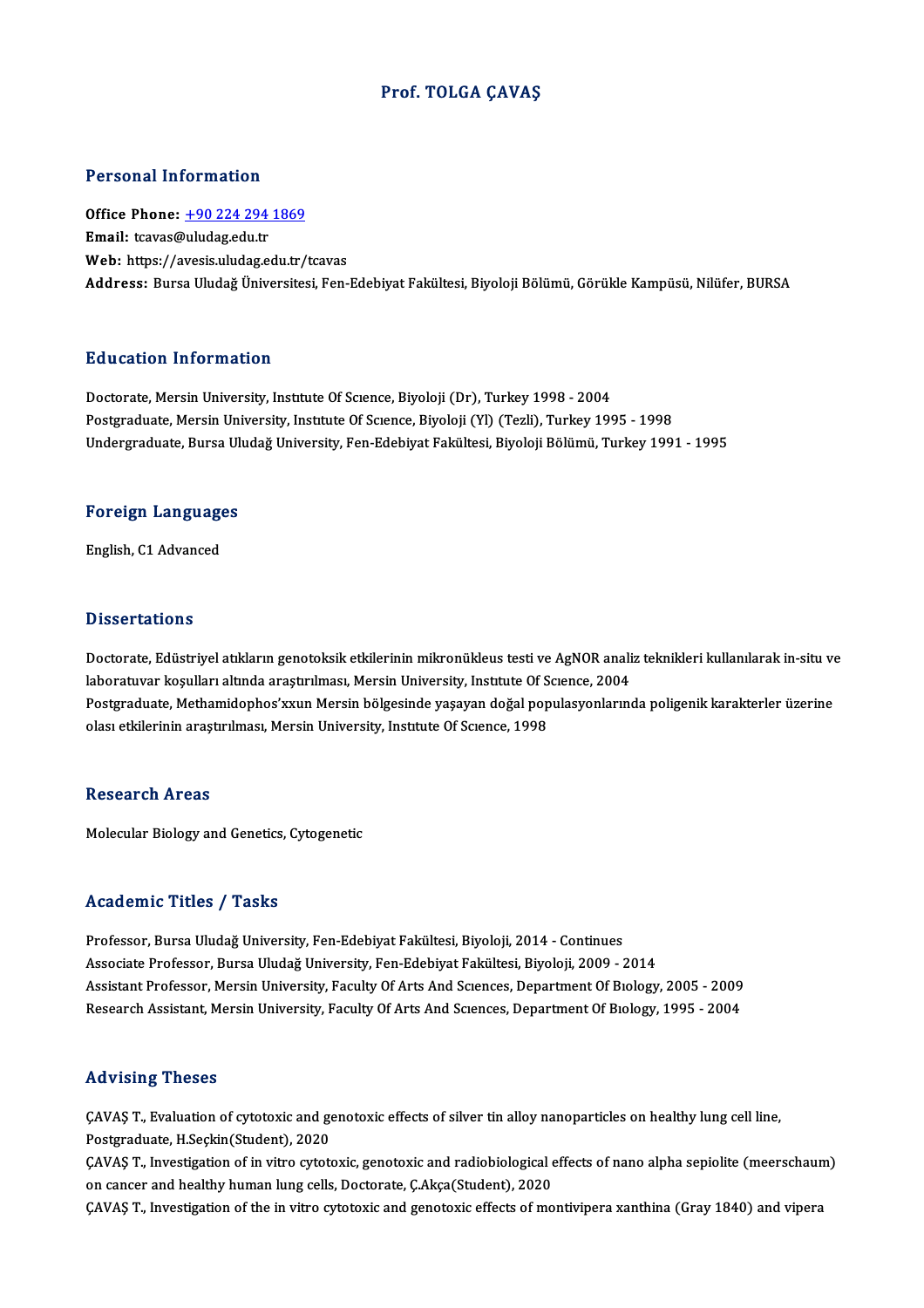ammodytes (Linnaeus, 1758) venoms on healthy and cancer epithelial lung cell lines, Postgraduate, H.Huriyet(Student),<br>2017 ammo<br>2017<br>CAVA ammodytes (Linnaeus, 1758) venoms on healthy and cancer epithelial lung cell lines, Postgraduate, H.Huriyet(Student<br>2017<br>ÇAVAŞ T., Evaluation of the in-vitro cytotoxic and genotoxic effects of luminol, a chemiluminescent c

2017<br>ÇAVAŞ T., Evaluation of the in-vitro cytotoxic and genotoxic effects of luminol, a chemiluminescent compound used to<br>determine the presence of blood in crime scenes, Postgraduate, M.Bektaş(Student), 2016 ÇAVAŞ T., Evaluation of the in-vitro cytotoxic and genotoxic effects of luminol, a chemiluminescent compound used<br>determine the presence of blood in crime scenes, Postgraduate, M.Bektaş(Student), 2016<br>ÇAVAŞ T., Comparative

determine the presence of blood in crime scenes, Postgraduate, M.Bektaş(Student), 2016<br>ÇAVAŞ T., Comparative evaluation of the cytotoxic and genotoxic effects of donkey (Equus<br>cancer and healthy human lung epithelial cell ÇAVAŞ T., Comparative evaluation of the cytotoxic and genotoxic effects of donkey (Equus asinus L. 1758) milk on<br>cancer and healthy human lung epithelial cell lines., Postgraduate, Ç.Akca(Student), 2015<br>ÇAVAŞ T., Investiga

cancer and healthy human lung epithelial cell lines., Postgraduate, Ç.Akca(Student), 2<br>ÇAVAŞ T., Investigation of protective effects of fullerenol nanoparticles on irradiated<br>using micronucleus and gH2AX foci assays, Postg ÇAVAŞ T., Investigation of protective effects of fullerenol nanoparticles on irradiated A549 human lung epithelium cells<br>using micronucleus and gH2AX foci assays, Postgraduate, M.Çoşkun(Student), 2013<br>ÇAVAŞ T., Evaluation

using micronucleus and gH2AX foci assays, Postgraduate, M.<br>CAVAS T., Evaluation of the genotoxic effects of etofenprox of<br>and the comet assay, Postgraduate, F.Yılmaz(Student), 2013<br>CAVAS T. Assessment of in vitro gytetevis ÇAVAŞ T., Evaluation of the genotoxic effects of etofenprox on Chinese hamster ovary cells using the micronucleus test<br>and the comet assay, Postgraduate, F.Yılmaz(Student), 2013<br>ÇAVAŞ T., Assessment of in vitro cytotoxic a

and the comet assay, Postgra<br>ÇAVAŞ T., Assessment of in v<br>Ü.Kumbıçak(Student), 2013

# o.kumbicak(student), 2013<br>Articles Published in Journals That Entered SCI, SSCI and AHCI Indexes

rticles Published in Journals That Entered SCI, SSCI and AHCI I.<br>I. The evaluation of radiosensitivity in patients with STAT3 deficiency SEC 7 dönencu in journus Thut Enter cu ocr, secr und Thref Indenes<br>The evaluation of radiosensitivity in patients with STAT3 deficiency<br>CEKİÇ Ş., Huriyet H., BEKTAŞ HORTOĞLU M., Baris S., Metin A., Ozen A., AYDINER E., DEM The eva<br>ÇEKİÇ Ş.,<br>Kilic S. Ş. ÇEKİÇ Ş., Huriyet H., BEKTAŞ HORTOĞLU M., Baris S., Metin A., Ozen A., AYDIN<br>Kilic S. Ş.<br>JOURNAL OF CLINICAL IMMUNOLOGY, vol.41, 2021 (Journal Indexed in SCI)<br>Canger Tondangy in a Patient with ZNE341 Deficiency Kilic S. Ş.<br>JOURNAL OF CLINICAL IMMUNOLOGY, vol.41, 2021 (Journal Indexed in SCI)<br>II. Cancer Tendency in a Patient with ZNF341 Deficiency.

- ÇEKİÇŞ.,Hartberger J.M. ,Frey-Jakobs S.,HuriyetH.,BEKTAŞHORTOĞLUM.,Neubauer J.C. ,KaraliY.,DEMİRÖZ ABAKAYC.,SARAYDAROĞLUÖ.,ÇAVAŞT.,etal. ÇEKİÇ Ş., Hartberger J. M. , Frey-Jakobs S., Huriyet H., BEKTAŞ HORTOĞLU M., Neubauer J. C. , Kara<br>ABAKAY C., SARAYDAROĞLU Ö., ÇAVAŞ T., et al.<br>Journal of clinical immunology, vol.40, no.3, pp.534-538, 2020 (Journal Indexe
- III. Antiproliferative activity of copper(II) glutamine complexes with N,N-donor ligands: Synthesis, characterization, potentiometric studies and DNA/BSA interactions Journal of clinical immunology, vol.40, no.3, pp.534-538, 2020 (Journal Index<br>Antiproliferative activity of copper(II) glutamine complexes with N,<br>characterization, potentiometric studies and DNA/BSA interactions<br><sup>Virog</sup> S Kiraz S., InciD.,AYDINR.,VATANÖ.,ZORLUY.,ÇAVAŞT. JOURNAL OF MOLECULAR STRUCTURE, vol.1194, pp.245-255, 2019 (Journal Indexed in SCI) Kiraz S., Inci D., AYDIN R., VATAN Ö., ZORLU Y., ÇAVAŞ T.<br>JOURNAL OF MOLECULAR STRUCTURE, vol.1194, pp.245-255, 2019 (Journal Indexed in SCI)<br>IV. In vitro cytotoxic and genotoxic effects of donkey milk on lung cancer and n
- Akca C., VATAN Ö., YILMAZ D., Huriyet H., ÇİNKILIÇ N., ÇAVAŞ T. In vitro cytotoxic and genotoxic effects of donkey milk on lung cancer and norm<br>Akca C., VATAN Ö., YILMAZ D., Huriyet H., ÇİNKILIÇ N., ÇAVAŞ T.<br>CZECH JOURNAL OF FOOD SCIENCES, vol.37, no.1, pp.29-35, 2019 (Journal Indexed CZECH JOURNAL OF FOOD SCIENCES, vol.37, no.1, pp.29-35, 2019 (Journal Indexed in SCI)
- V. In Vitro Evaluation of Biocompatibility and Immunocompatibility of 2,3 Dialdehyde Cellulose<br>Hydrogel Membranes for Wound Healing Lacin N., Kaplan E., DEMİRBİLEK M., MAZMANCI M. A., MAZMANCI B., ÇAVAŞ T. Hydrogel Membranes for Wound Healing<br>Lacin N., Kaplan E., DEMIRBİLEK M., MAZMANCI M. A. , MAZMANCI B., ÇAVAŞ T.<br>JOURNAL OF BIOMATERIALS AND TISSUE ENGINEERING, vol.7, no.9, pp.822-828, 2017 (Journal Indexed in SCI)<br>The Use
- VI. The Use of Fish as Model Aquatic Organisms in Genotoxicity Studies CAVAS T. JOURNAL<br>The Use<br>ÇAVAŞ T.<br>ECOTOYU

ECOTOXICOLOGY AND GENOTOXICOLOGY: NON-TRADITIONAL AQUATIC MODELS, vol.33, pp.245-277, 2017 (Journal Indexed in SCI) ECOTOXICOLOGY AND GENOTOXICOLOGY: NON-TRADITIONAL AQUATIC MODELS, vol.33, pp.245-277, 2017<br>(Journal Indexed in SCI)<br>VII. Binary and ternary new water soluble copper(II) complexes of L-tyrosine and substituted 1,10-<br>nhanont

(Journal Indexed in SCI)<br>Binary and ternary new water soluble copper(II) complexes of L-tyrosine and<br>phenanthrolines: Effect of substitution on DNA interactions and cytotoxicities<br>Ingi D. AYDIN R. VATAN Ö. VILMAZ D. MITH H phenanthrolines: Effect of substitution on DNA interactions and cytotoxicities SPECTROCHIMICA ACTA PART A-MOLECULAR AND BIOMOLECULAR SPECTROSCOPY, vol.145, pp.313-324, 2015<br>(Journal Indexed in SCI) Inci D., AYDIN R., VATAN Ö., YILMAZ D., MUTLU GENÇKAL H., ZORLU Y., ÇAVAŞ T. SPECTROCHIMICA ACTA PART A-MOLECULAR AND BIOMOLECULAR SPECTROSCOPY, vol.145, pp.313-324, 2015<br>(Journal Indexed in SCI)<br>VIII. Evaluation of in vitro cytotoxicity and genotoxicity of copper-zinc alloy nanoparticles in human

## (Journal Indexed<br>**Evaluation of i**<br>epithelial cells<br>Kumbisek II, CAN Evaluation of in vitro cytotoxicity and genotoxicity of copper-zi:<br>epithelial cells<br>Kumbicak U., ÇAVAŞ T., ÇİNKILIÇ N., KUMBIÇAK Z., VATAN Ö., YILMAZ D.<br>EQQD AND CHEMICAL TOYICOLOCY vel 72 np 105 112 2014 (Journal L epithelial cells<br>Kumbicak U., ÇAVAŞ T., ÇİNKILIÇ N., KUMBIÇAK Z., VATAN Ö., YILMAZ D.<br>FOOD AND CHEMICAL TOXICOLOGY, vol.73, pp.105-112, 2014 (Journal Indexed in SCI)<br>Effects of fullerenal nanoporticles en assteminuid indus

Kumbicak U., ÇAVAŞ T., ÇİNKILIÇ N., KUMBIÇAK Z., VATAN Ö., YILMAZ D.<br>FOOD AND CHEMICAL TOXICOLOGY, vol.73, pp.105-112, 2014 (Journal Indexed in SCI)<br>IX. Effects of fullerenol nanoparticles on acetamiprid induced cytoxicity FOOD AND CHEMICAL TOX<br>Effects of fullerenol nar<br>human lung fibroblasts<br>CAVAS T. CNKU IC N. VAT Effects of fullerenol nanoparticles on a<br>human lung fibroblasts<br>ÇAVAŞ T., ÇİNKILIÇ N., VATAN Ö., YILMAZ D.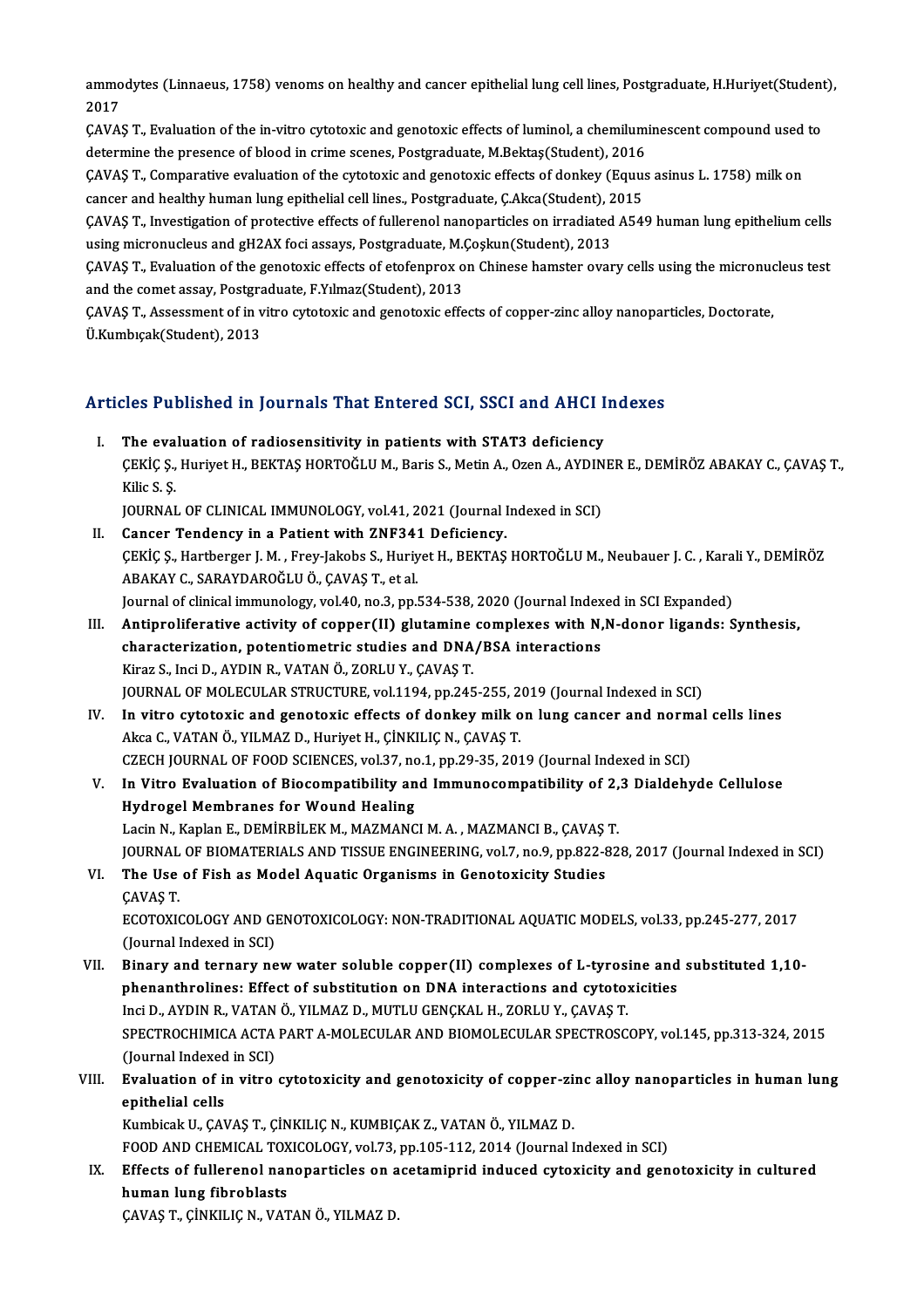PESTICIDE BIOCHEMISTRY AND PHYSIOLOGY, vol.114, pp.1-7, 2014 (Journal Indexed in SCI)<br>Padie protestive effect of sinnemis asid, a phenalis phytoshemisel, an genemis ins

PESTICIDE BIOCHEMISTRY AND PHYSIOLOGY, vol.114, pp.1-7, 2014 (Journal Indexed in SCI)<br>X. Radio-protective effect of cinnamic acid, a phenolic phytochemical, on genomic instability induced by PESTICIDE BIOCHEMISTRY AND PHYSIOLOGY, vol.<br>Radio-protective effect of cinnamic acid, a pl<br>X-rays in human blood lymphocytes in vitro<br>Cinku IC N. Turup E. CETINTAS S. VATAN Ö. VILL Radio-protective effect of cinnamic acid, a phenolic phytochemical, on genomic instabi<br>X-rays in human blood lymphocytes in vitro<br>ÇİNKILIÇ N., Tuzun E., ÇETİNTAŞ S., VATAN Ö., YILMAZ D., ÇAVAŞ T., TUNÇ S., Ozkan L., Bilalo X-rays in human blood lymphocytes in vitro<br>ÇİNKILIÇ N., Tuzun E., ÇETİNTAŞ S., VATAN Ö., YILMAZ D., ÇAVAŞ T., TUNÇ S., Ozkan L., Bilaloglu R.<br>MUTATION RESEARCH-GENETIC TOXICOLOGY AND ENVIRONMENTAL MUTAGENESIS, vol.770, pp. CİNKILIÇ N., Tuzun E., ÇE<br>MUTATION RESEARCH-G<br>(Journal Indexed in SCI)<br>Sublatbal Toxisity of E MUTATION RESEARCH-GENETIC TOXICOLOGY AND ENVIRONMENTAL MUTAGENESIS, vol.770, pp.72-79, 2014<br>(Journal Indexed in SCI)<br>XI. Sublethal Toxicity of Esbiothrin Relationship with Total Antioxidant Status and In Vivo Genotoxicity<br> (Journal Indexed in SCI)<br>XI. Sublethal Toxicity of Esbiothrin Relationship with Total Antioxidant Status and In Vivo Genotoxicity<br>Assessment in Fish (Cyprinus carpio L., 1758) Using the Micronucleus Test and Comet Assay Sublethal Toxicity of Esbiothrin Relationship with Total Antioxidant Status and In Vivo Genotoxi<br>Assessment in Fish (Cyprinus carpio L., 1758) Using the Micronucleus Test and Comet Assay<br>SELVİ M., ÇAVAŞ T., KARASU BENLİ A. Assessment in Fish (Cyp<br>SELVİ M., ÇAVAŞ T., KARASI<br>SARIKAYA R., Zorlu T., et al.<br>ENVIRONMENTAL TOVICOL

SELVİ M., ÇAVAŞ T., KARASU BENLİ A. Ç. , Memmi B. K. , ÇİNKILIÇ N., SEPİCİ DİNÇEL A., VA'<br>SARIKAYA R., Zorlu T., et al.<br>ENVIRONMENTAL TOXICOLOGY, vol.28, no.11, pp.644-651, 2013 (Journal Indexed in SCI)<br>Badianratastian bu SARIKAYA R., Zorlu T., et al.<br>ENVIRONMENTAL TOXICOLOGY, vol.28, no.11, pp.644-651, 2013 (Journal Indexed in SCI)<br>XII. Radioprotection by two phenolic compounds: Chlorogenic and quinic acid, on X-ray induced DNA<br>damage in h ENVIRONMENTAL TOXICOLOGY, vol.28, no.11, pp.64<br>Radioprotection by two phenolic compounds:<br>damage in human blood lymphocytes in vitro<br>Cinvu IC N. CETINTAS S. Zorb: T. VATAN Ö. VU MA Radioprotection by two phenolic compounds: Chlorogenic and quinic acid, on X-ray in<br>damage in human blood lymphocytes in vitro<br>ÇİNKILIÇ N., ÇETİNTAŞ S., Zorlu T., VATAN Ö., YILMAZ D., ÇAVAŞ T., TUNÇ S., Ozkan L., Bilaloglu damage in human blood lymphocytes in vitro<br>ÇİNKILIÇ N., ÇETİNTAŞ S., Zorlu T., VATAN Ö., YILMAZ D., ÇAVAŞ T., TUNÇ S., Ozkan L., Bi<br>FOOD AND CHEMICAL TOXICOLOGY, vol.53, pp.359-363, 2013 (Journal Indexed in SCI)<br>In uitre g

CINKILIC N., CETINTAS S., Zorlu T., VATAN Ö., YILMAZ D., CAVAS T., TUNC S., Ozkan L., Bilaloglu R.<br>FOOD AND CHEMICAL TOXICOLOGY, vol.53, pp.359-363, 2013 (Journal Indexed in SCI)<br>XIII. In vitro genotoxicity evaluation of a FOOD AND CHEMICAL TOXICOLOGY, vol.53, pp.359-363, 2013 (Journal Indexed in SCI)<br>In vitro genotoxicity evaluation of acetamiprid in CaCo-2 cells using the micr<br>gamma H2AX foci assays<br>CAVAS T., CINKILIC N., VATAN Ö., YILMAZ ÇAVAŞT.,ÇİNKILIÇN.,VATANÖ.,YILMAZD.,CoskunM. gamma H2AX foci assays<br>ÇAVAŞ T., ÇİNKILIÇ N., VATAN Ö., YILMAZ D., Coskun M.<br>PESTICIDE BIOCHEMISTRY AND PHYSIOLOGY, vol.104, no.3, pp.212-217, 2012 (Journal Indexed in SCI)<br>In vive senetevisity evaluation of stravine and s

- CAVAŞ T., ÇİNKILIÇ N., VATAN Ö., YILMAZ D., Coskun M.<br>PESTICIDE BIOCHEMISTRY AND PHYSIOLOGY, vol.104, no.3, pp.212-217, 2012 (Journal Indexed in SCI)<br>XIV. In vivo genotoxicity evaluation of atrazine and atrazine-based herb PESTICIDE BIOCHEMISTRY AND PHYSIOLOGY, vol.104, i<br>In vivo genotoxicity evaluation of atrazine and at<br>using the micronucleus test and the comet assay<br>Caves T In vivo<br>using th<br>Cavas T.<br>EOOD A! using the micronucleus test and the comet assay<br>Cavas T.<br>FOOD AND CHEMICAL TOXICOLOGY, vol.49, no.6, pp.1431-1435, 2011 (Journal Indexed in SCI)<br>Antioxidant enzume estivity and linid persyidation in liver and sill tissues
	-

Cavas T.<br>FOOD AND CHEMICAL TOXICOLOGY, vol.49, no.6, pp.1431-1435, 2011 (Journal Indexed in SCI)<br>XV. Antioxidant enzyme activity and lipid peroxidation in liver and gill tissues of Nile tilapia<br>Crosshromis pilotisus) follo FOOD AND CHEMICAL TOXICOLOGY, vol.49, no.6, pp.1431-1435, 2011 (Journ<br>Antioxidant enzyme activity and lipid peroxidation in liver and gill<br>(Oreochromis niloticus) following in vivo exposure to domoic acid<br>Megmangi P. CAVAS Antioxidant enzyme<br>(Oreochromis nilotion)<br>Mazmanci B., ÇAVAŞ T.<br>TOVICON .vol 55. no.4. (Oreochromis niloticus) following in vivo exposure to domoic acid<br>Mazmanci B., ÇAVAŞ T.<br>TOXICON, vol.55, no.4, pp.734-738, 2010 (Journal Indexed in SCI)

XVI. In vivo genotoxicity testing of the amnesic shellfish poison (domoic acid) in piscine erythrocytes TOXICON, vol.55, no.4, pp.734-738, 2010 (Journal Index<br>In vivo genotoxicity testing of the amnesic shellfi<br>using the micronucleus test and the comet assay In vivo genotoxi<br>using the microl<br>Cavas T., Konen S.<br>AOUATIC TOVICOL Cavas T., Konen S.<br>AQUATIC TOXICOLOGY, vol.90, no.2, pp.154-159, 2008 (Journal Indexed in SCI) Cavas T., Konen S.<br>AQUATIC TOXICOLOGY, vol.90, no.2, pp.154-159, 2008 (Journal Indexed in SCI)<br>XVII. The evaluation of toxicity and mutagenicity of various drinking waters in the human blood<br>lymphosytes (HIII Ye) in vitre

AQUATIC TOXICOLOGY, vol.90, no.<br>The evaluation of toxicity and<br>lymphocytes (HULYs) in vitro<br>Ergane S. Colit A. Couse T. Kolali The evaluation of toxicity and mutagenic:<br>lymphocytes (HULYs) in vitro<br>Ergene S., Celik A., Cavas T., Koleli N., Aymak C.<br>EQQD AND CHEMICAL TOYICOLOCY .val 46 no lymphocytes (HULYs) in vitro<br>Ergene S., Celik A., Cavas T., Koleli N., Aymak C.<br>FOOD AND CHEMICAL TOXICOLOGY, vol.46, no.7, pp.2472-2475, 2008 (Journal Indexed in SCI)<br>Constanteiry testing of the harbigide triflunalin and

## Ergene S., Celik A., Cavas T., Koleli N., Aymak C.<br>FOOD AND CHEMICAL TOXICOLOGY, vol.46, no.7, pp.2472-2475, 2008 (Journal Indexed in SCI)<br>XVIII. Genotoxicity testing of the herbicide trifluralin and its commercial formula FOOD AND CHEMICAL TOXIC<br>Genotoxicity testing of the<br>piscine micronucleus test<br>Keepen S. Cayes T piscine micronucleus test<br>Koenen S., Cavas T.<br>ENVIRONMENTAL AND MOLECULAR MUTAGENESIS, vol.49, no.6, pp.434-438, 2008 (Journal Indexed in SCI)<br>In vive geneterisity of mensury shloride and lead asetate: Misronusleus test on

Koenen S., Cavas T.

## XIX. In vivo genotoxicity of mercury chloride and lead acetate: Micronucleus test on acridine orange ENVIRONMENTAL<br>In vivo genotoxic<br>stained fish cells<br>Cavas T stained fish cells<br>Cavas T. stained fish cells<br>Cavas T.<br>FOOD AND CHEMICAL TOXICOLOGY, vol.46, no.1, pp.352-358, 2008 (Journal Indexed in SCI)<br>Constavis biamonitaring study of nonvlation residing in nesticide senteminated r

XX. Genotoxic biomonitoring study of population residing in pesticide contaminated regions in Goksu FOOD AND CHEMICAL TOXICOLOGY, vol.46, no.1, pp.352-358, 2008 (Journal Indexed in SC<br>Genotoxic biomonitoring study of population residing in pesticide contaminated<br>Delta: Micronucleus, chromosomal aberrations and sister chr Genotoxic biomonitoring study<br>Delta: Micronucleus, chromoso<br>Ergene S., Celik A., Cavas T., Kaya F.<br>ENVIRONMENT INTERNATIONAL Delta: Micronucleus, chromosomal aberrations and sister chromatid exchanges<br>Ergene S., Celik A., Cavas T., Kaya F.<br>ENVIRONMENT INTERNATIONAL, vol.33, no.7, pp.877-885, 2007 (Journal Indexed in SCI)<br>Evoluction of river wate

Ergene S., Celik A., Cavas T., Kaya F.<br>ENVIRONMENT INTERNATIONAL, vol.33, no.7, pp.877-885, 2007 (Journal Indexed in<br>XXI. Evaluation of river water genotoxicity using the piscine micronucleus test ENVIRONMENT INTERNATIONAL, vol.33, no.7,<br><mark>Evaluation of river water genotoxicity us</mark><br>Ergene S., Cavas T., Celik A., Koleli N., Aymak C.<br>ENWIRONMENTAL AND MOLECULAR MUTACE Ergene S., Cavas T., Celik A., Koleli N., Aymak C.<br>ENVIRONMENTAL AND MOLECULAR MUTAGENESIS, vol.48, no.6, pp.421-429, 2007 (Journal Indexed in SCI)

XXII. Detection of cytogenetic and DNA damage in peripheral erythrocytes of goldfish (Carassius auratus)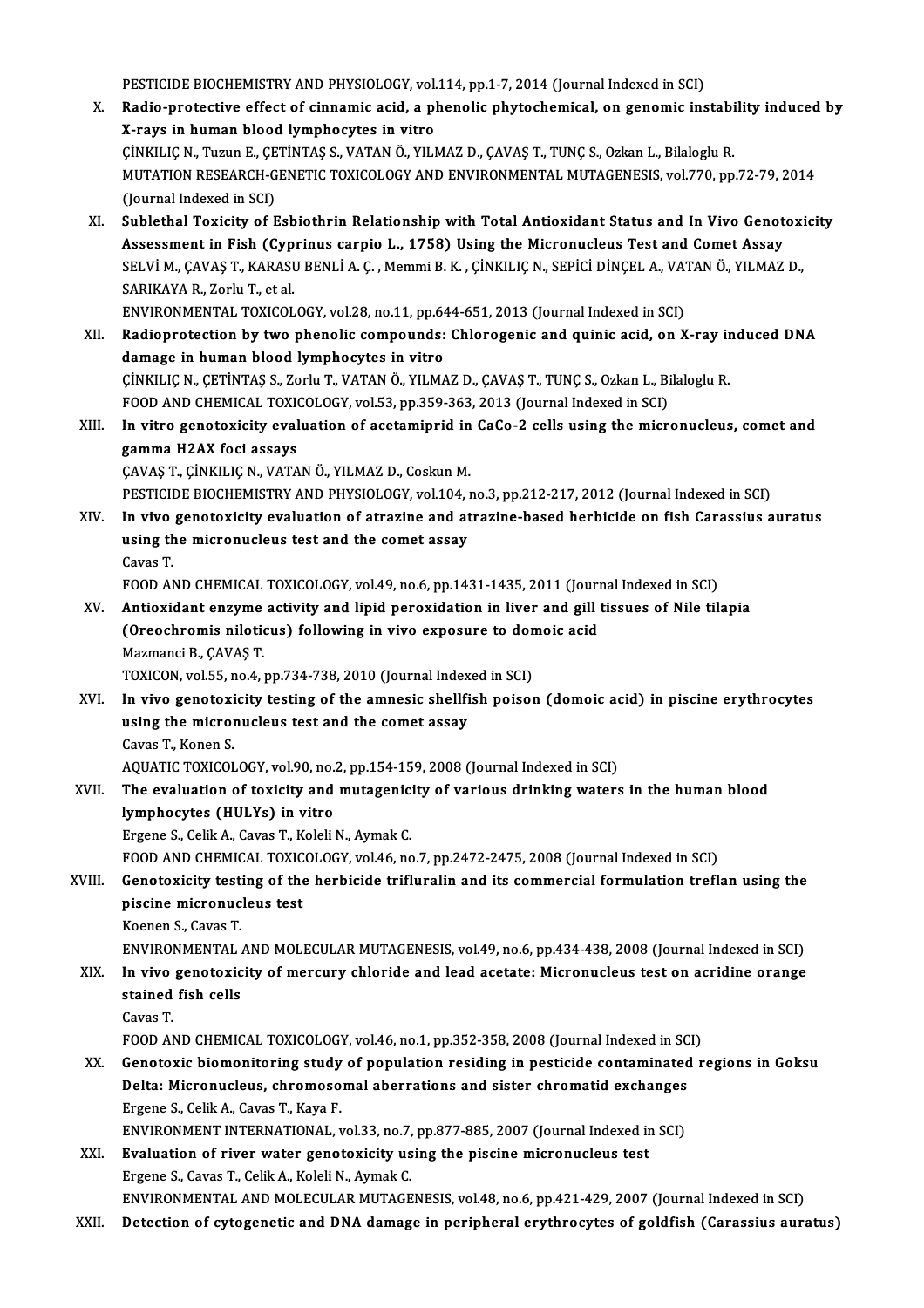exposed to a glyphosate formulation using the micronucleus test and the comet assay<br>Caves T, Kapen S exposed to a gly<br>Cavas T., Konen S.<br>MUTACENESIS vo exposed to a glyphosate formulation using the micronucleus te<br>Cavas T., Konen S.<br>MUTAGENESIS, vol.22, no.4, pp.263-268, 2007 (Journal Indexed in SCI)<br>Monitoring of nuclear chnormalities in norinharal eruthnorutes Cavas T., Konen S.<br>MUTAGENESIS, vol.22, no.4, pp.263-268, 2007 (Journal Indexed in SCI)<br>XXIII. Monitoring of nuclear abnormalities in peripheral erythrocytes of three fish species from the Goksu<br>Delte (Turkey): senetoris d MUTAGENESIS, vol.22, no.4, pp.263-268, 2007 (Journal Indexed in SCI)<br>Monitoring of nuclear abnormalities in peripheral erythrocytes of<br>Delta (Turkey): genotoxic damage in relation to water pollution<br>Fraane S. Gaues T. Coli Monitoring of nuclear abnormalities in peripheral<br>Delta (Turkey): genotoxic damage in relation to w<br>Ergene S., Cavas T., Celik A., Koleli N., Kaya F., Karahan A.<br>ECOTOVICOLOCY vel 16 no 4 nn 385 391 3007 (Journa Delta (Turkey): genotoxic damage in relation to water pollution<br>Ergene S., Cavas T., Celik A., Koleli N., Kaya F., Karahan A.<br>ECOTOXICOLOGY, vol.16, no.4, pp.385-391, 2007 (Journal Indexed in SCI)<br>Induction of misronuski a Ergene S., Cavas T., Celik A., Koleli N., Kaya F., Karahan A.<br>ECOTOXICOLOGY, vol.16, no.4, pp.385-391, 2007 (Journal Indexed in SCI)<br>XXIV. Induction of micronuclei and nuclear abnormalities in Oreochromis niloticus followi ECOTOXICOLOGY, vol.16, no.4, pp.385-391, 2007 (Journal Indexed in !<br>Induction of micronuclei and nuclear abnormalities in Oreoch<br>petroleum refinery and chromium processing plant effluents<br>Cause T. Ersone Cosultare S Induction of micronuclei<br>petroleum refinery and cl<br>Cavas T., Ergene-Gozukara S.<br>AOUATIC TOVICOLOCY vol 7 petroleum refinery and chromium processing plant effluents<br>Cavas T., Ergene-Gozukara S.<br>AQUATIC TOXICOLOGY, vol.74, no.3, pp.264-271, 2005 (Journal Indexed in SCI)<br>Micronuclaus test in fish solls: A biogeseu for in situ mo Cavas T., Ergene-Gozukara S.<br>AQUATIC TOXICOLOGY, vol.74, no.3, pp.264-271, 2005 (Journal Indexed in SCI)<br>XXV. Micronucleus test in fish cells: A bioassay for in situ monitoring of genotoxic pollution in the marine<br>environm AQUATIC TOXI<mark>)</mark><br>Micronucleus<br>environment<br>Caves T. Ersen CavasT.,Ergene-Gozukara S. environment<br>Cavas T., Ergene-Gozukara S.<br>ENVIRONMENTAL AND MOLECULAR MUTAGENESIS, vol.46, no.1, pp.64-70, 2005 (Journal Indexed in SCI)<br>Industion of misronuski and binuski in blood, sill and liver sells of fishes subshroni Cavas T., Ergene-Gozukara S.<br>ENVIRONMENTAL AND MOLECULAR MUTAGENESIS, vol.46, no.1, pp.64-70, 2005 (Journal Indexed in SCI)<br>XXVI. Induction of micronuclei and binuclei in blood, gill and liver cells of fishes subchronicall ENVIRONMENTAL AND MOLECULAR MUTAGEN<br>Induction of micronuclei and binuclei in b<br>to cadmium chloride and copper sulphate<br>Cause T. Causake N. Arkhinghul: V. Induction of micronuclei and bi<br>to cadmium chloride and coppe<br>Cavas T., Garanko N., Arkhipchuk V.<br>FOOD AND CHEMICAL TOVICOLOCY to cadmium chloride and copper sulphate<br>Cavas T., Garanko N., Arkhipchuk V.<br>FOOD AND CHEMICAL TOXICOLOGY, vol.43, no.4, pp.569-574, 2005 (Journal Indexed in SCI) Cavas T., Garanko N., Arkhipchuk V.<br>FOOD AND CHEMICAL TOXICOLOGY, vol.43, no.4, pp.569-574, 2005 (Journal Indexed in SCI)<br>XXVII. Genotoxicity evaluation of metronidazole using the piscine micronucleus test by acridine FOOD AND CHEMICAL<br>Genotoxicity evaluat<br>fluorescent staining<br>Cauas T. Ersene Carule **Genotoxicity evaluation o<br>fluorescent staining<br>Cavas T., Ergene-Gozukara S.<br>ENVIRONMENTAL TOYICOLO** fluorescent staining<br>Cavas T., Ergene-Gozukara S.<br>ENVIRONMENTAL TOXICOLOGY AND PHARMACOLOGY, vol.19, no.1, pp.107-111, 2005 (Journal Indexed in SCI)<br>A karvelagisel analysis of Garre rufe (Haskel, 1943) (Bisses, Cynrinidae) Cavas T., Ergene-Gozukara S.<br>ENVIRONMENTAL TOXICOLOGY AND PHARMACOLOGY, vol.19, no.1, pp.107-111, 2005 (Journal Indexed<br>XXVIII. A karyological analysis of Garra rufa (Heckel, 1843) (Pisces, Cyprinidae) from the Eastern ENVIRONMENTAL TOXICOLOGY AND PHAI<br>A karyological analysis of Garra rufa<br>Mediterranean River Basin in Turkey<br>Comulara S. Cauas T A karyological ana<br>Mediterranean Riv<br>Gozukara S., Cavas T.<br>TURKISH JOURNAL O Mediterranean River Basin in Turkey<br>Gozukara S., Cavas T.<br>TURKISH JOURNAL OF VETERINARY & ANIMAL SCIENCES, vol.28, no.3, pp.497-500, 2004 (Journal Indexed in SCI) Gozukara S., Cavas T.<br>TURKISH JOURNAL OF VETERINARY & ANIMAL SCIENCES, vol.28, no.3, pp.497-500, 2004 (Journal Indexed in SC.<br>XXIX. Cytogenetic biomonitoring in petrol station attendants: micronucleus test in exfoliated bu Celik A., Cavas T., Ergene-Gozukara S.<br>MUTAGENESIS, vol.18, no.5, pp.417-421, 2003 (Journal Indexed in SCI) Cytogenetic biomonitoring in petrol station attendants: micron<br>Celik A., Cavas T., Ergene-Gozukara S.<br>MUTAGENESIS, vol.18, no.5, pp.417-421, 2003 (Journal Indexed in SCI)<br>Micronualei, nuclear legions and internhese silver XXX. Micronuclei, nuclear lesions and interphase silver-stained nucleolar organizer regions (AgNORs) as MUTAGENESIS, vol.18, no.5, pp.417-421, 2003 (Journal Indexed in SCI)<br>Micronuclei, nuclear lesions and interphase silver-stained nucleolar organizer region<br>cyto-genotoxicity indicators in Oreochromis niloticus exposed to te Micronuclei, nuclear lesio<br>cyto-genotoxicity indicato<br>Cavas T., Ergene-Gozukara S.<br>MUTATION BESEARCH CENE MUTATION RESEARCH-GENETIC TOXICOLOGY AND ENVIRONMENTAL MUTAGENESIS, vol.538, pp.81-91, 2003<br>(Journal Indexed in SCI) Cavas T., Ergene-Gozukara S. MUTATION RESEARCH-GENETIC TOXICOLOGY AND ENVIRONMENTAL MUTAGENESIS, vol.538, pp.81-91, 2003<br>(Journal Indexed in SCI)<br>XXXI. Evaluation of the genotoxic potential of lambda-cyhalothrin using nuclear and nucleolar biomarkers<br> (Journal Index)<br>Evaluation o<br>on fish cells<br>Caves T. Erge Evaluation of the genotox<br>on fish cells<br>Cavas T., Ergene-Gozukara S.<br>MUTATION BESEARCH CENE on fish cells<br>Cavas T., Ergene-Gozukara S.<br>MUTATION RESEARCH-GENETIC TOXICOLOGY AND ENVIRONMENTAL MUTAGENESIS, vol.534, pp.93-99, 2003<br>(Journal Indexed in SCI) Cavas T., Ergene-Gozukara S. MUTATION RESEARCH-GENETIC TOXICOLOGY AND ENVIRONMENTAL MUTAGENESIS, vol.534, pp.93-99,<br>(Journal Indexed in SCI)<br>XXXII. Cytogenetic analysis of a Mediterranean gobiid fish Gobius paganellus L., 1758 from Turkey (Journal Indexed in SCI)<br>**Cytogenetic analysis of a** l<br>Ergene-Gozukara S., Cavas T.<br>FOLLA PIOLOCICA *V*PA*V*OW Ergene-Gozukara S., Cavas T.<br>FOLIA BIOLOGICA-KRAKOW, vol.50, pp.5-7, 2002 (Journal Indexed in SCI)

## Articles Published in Other Journals

rticles Published in Other Journals<br>I. Trifluralin, Treflan ve Etil Metan Sülfonat'ın Oreochromis niloticus'ta Oluşturduğu Genotoksik Hasar<br>Üserine Askarbik Asitin Antiseneteksik Etkisi Ites I dishshed in Sther journals<br>Trifluralin, Treflan ve Etil Metan Sülfonat'ın C<br>Üzerine Askorbik Asitin Antigenotoksik Etkisi Trifluralin, Treflan ve Etil M<br>Üzerine Askorbik Asitin Ant<br>KÖNEN ADIGÜZEL S.,ÇAVAŞ T.<br>Navçehir Bilim ve Talmalaji Dar Üzerine Askorbik Asitin Antigenotoksik Etkisi<br>KÖNEN ADIGÜZEL S., ÇAVAŞ T.<br>Nevşehir Bilim ve Teknoloji Dergisi, vol.6, no.1, pp.10-19, 2017 (Other Refereed National Journals)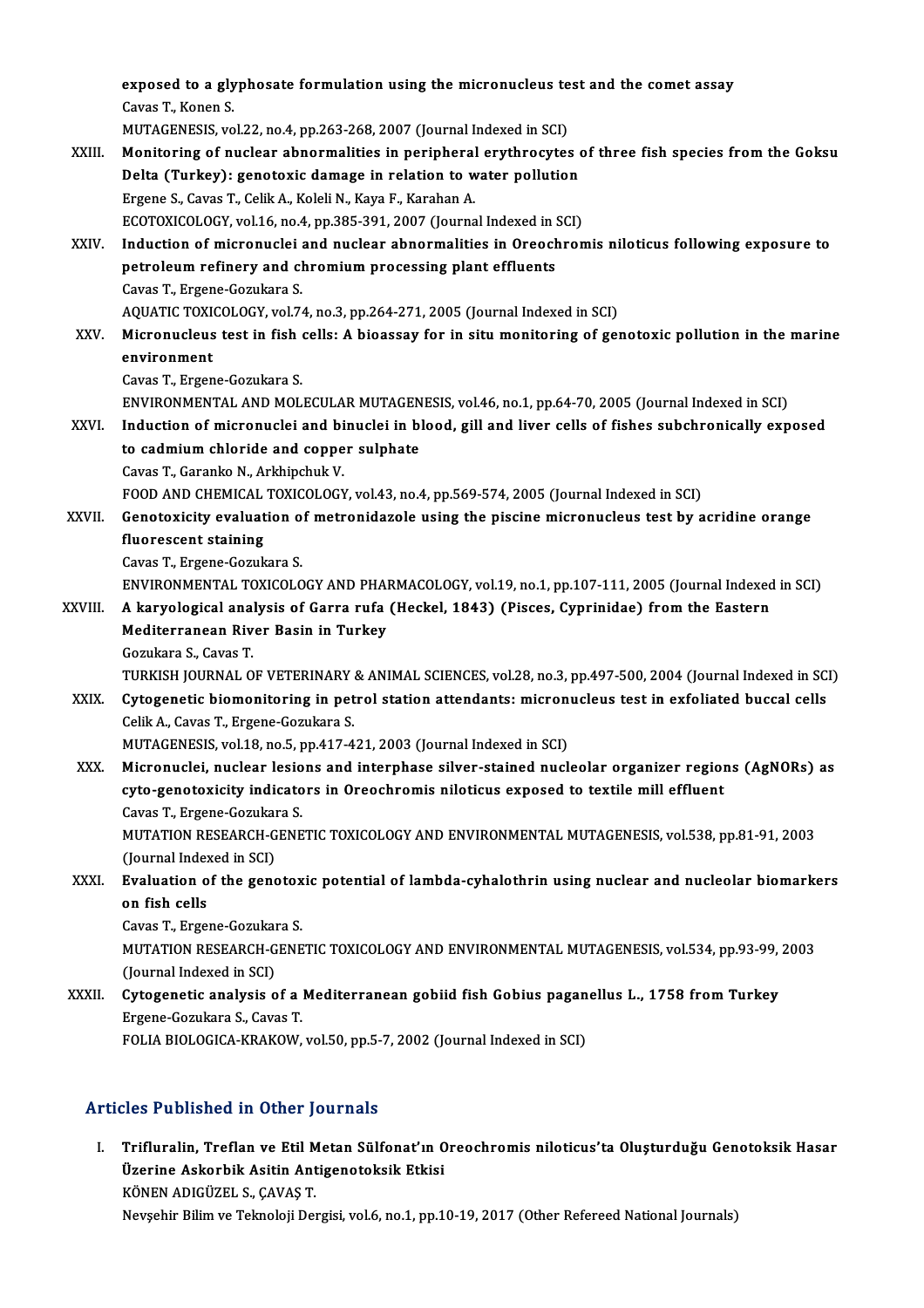II. In Vitro Cytotoxic Effect Evaluation of Dioscorea communis (L.) Caddick Wilkin Rhizome and Stem<br>Extracts on Hanatasellular Carsinama Calle In Vitro Cytotoxic Effect Evaluation of Dioso<br>Extracts on Hepatocellular Carcinoma Cells<br>ECELLÜ VUPDACAN P. HUPİVETH, CÜNEV C. E In Vitro Cytotoxic Effect Evaluation of Dioscorea communis (L.) Caddick Wilkin Rhizome and Ste<br>Extracts on Hepatocellular Carcinoma Cells<br>EGELİ Ü., YURDACAN B., HURİYET H., GÜNEY G., ERYILMAZ I. E. , ÇAVAŞ T., ÇEÇENER G., Extracts on Hepatocellular Carcinoma Cells<br>EGELİ Ü., YURDACAN B., HURİYET H., GÜNEY G., ERYILMAZ I. E. , ÇAVAŞ T., ÇEÇENER G., MALYER H., TUNCA B.<br>Proceedings, vol.1, no.10, pp.1011, 2017 (Refereed Journals of Other Instit

## Books&Book Chapters

ooks & Book Chapters<br>I. The use of fish as model aquatic organisms in genotoxicity studies<br>CAVAS T The use<br>CAVAŞ T.<br>in: Ecotov

in:Ecotoxicology andGenotoxicology:Non-traditionalAquaticModels (Issues inToxicology),Marcelo Larramendy, Editor, Royal Society of Chemistry, Cambridge, pp.245-277, 2017

# Larramendy, Editor, Royal Society of Chemistry , Cambridge, pp.245-277, 2<br>Refereed Congress / Symposium Publications in Proceedings

efereed Congress / Symposium Publications in Proceedings<br>I. The evaluation of radiosensitivity in patients with STAT3 deficiency<br>Colsie S. Huriyet H. Hortegly M. B. Barre S. Metin A. Özen A. O. Aydunor E. A. I. The evaluation of radiosensitivity in patients with STAT3 deficiency<br>Çekiç Ş., Huriyet H., Hortoglu M. B. , Barış S., Metin A., Özen A. O. , Aydıner E., Abakay C. D. , Çavaş T., Kılıç Gültekin S.<br>S. TI<br>Çe<br>th Çekiç Ş., Huriyet H., Hortoglu M. B. , Barış S., Metin A., Özen A. O. , Aydıner E., Abakay C. D. , Çavaş T., Kılıç Gültekin S.<br>Ş.<br>the 12th Annual Meeting of the Clinical Immunology Society: 2021 Virtual Annual Meeting: Imm

Ş.<br>the 12th Annual Meeting of the Clinical Immunology Societ<br>Dysregulation North American Conference, 14 April 2021<br>Primer İmmünyetmerliklerde Padyasyon Duyarlılığı the 12th Annual Meeting of the Clinical Immunology Society: 2021 Virtual Ann<br>Dysregulation North American Conference, 14 April 2021<br>II. Primer İmmünyetmezliklerde Radyasyon DuyarlılığınınAraştırılması<br>CEVİC S. bürüyet b. H

- Dysregulation North American Conference, 14 April 2021<br>Primer İmmünyetmezliklerde Radyasyon Duyarlılığının Araştırılması<br>ÇEKİÇ Ş., hüriyet h., Hortoglu M. B. , Abakay C. D. , ÇAVAŞ T., KILIÇ GÜLTEKİN S. Ş.<br>16. Uludağ Pedia Primer İmmünyetmezliklerde Radyasyon Duyarlılığını<br>ÇEKİÇ Ş., hüriyet h., Hortoglu M. B. , Abakay C. D. , ÇAVAŞ T., I<br>16. Uludağ Pediatri Kış Kongresi, Turkey, 8 - 11 March 2020<br>Constavis effests of silver tin allay (AsSp)
- CEKİÇ Ş., hüriyet h., Hortoglu M. B. , Abakay C. D. , CAVAŞ T., KILIÇ GÜLTEKİN S. Ş.<br>16. Uludağ Pediatri Kış Kongresi, Turkey, 8 11 March 2020<br>III. Genotoxic effects of silver-tin alloy (AgSn) nanoparticles on root meris 16. Uludağ Pediatri Kış Kongresi, Turkey, 8 - 11 March 2020<br>Genotoxic effects of silver-tin alloy (AgSn) nanoparticles on root meristem cells<br>Huriyet H., Çavaş T., Vatan Ö., Düzen Z. N. , Allounan C. A. A. , Bektaş Hortoğl Genotoxic effects of silver-tin alloy (AgSn) nanoparticles on root meristem cells of Allium<br>Huriyet H., Çavaş T., Vatan Ö., Düzen Z. N. , Allounan C. A. A. , Bektaş Hortoğlu M., Çinkılıç N.<br>1st INTERNATIONAL SYMPOSIUM ON B Huriyet H., Çavaş T., Vatan Ö., Düzen Z. N. , Allounan C. A. A. , Bektaş Hortoğlu M., Çinkılıç N.<br>1st INTERNATIONAL SYMPOSIUM ON BIODIVERSITY RESEARCH, Çanakkale, Turkey, 2 - 04 May 2019<br>IV. Anemone blanda'nın in vitro
- 1st INTERNATIONAL SYMPOSIUM ON BIO<br>Anemone blanda'nın in vitro koşulda<br>antioksidan etkilerinin araştırılması.<br>Endik S. Huriyat H. BEKTAS HOBTOĞLU Anemone blanda'nın in vitro koşulda sağlıklı ve kanser hücre hatları<br>antioksidan etkilerinin araştırılması.<br>Fındık S., Huriyet H., BEKTAŞ HORTOĞLU M., VATAN Ö., ÇAVAŞ T., ÇİNKILIÇ N.<br>7. Multidiginliner Kanser arastrıma1. T antioksidan etkilerinin araştırılması.<br>Fındık S., Huriyet H., BEKTAŞ HORTOĞLU M., VATAN Ö., ÇAVAŞ T., ÇİNKILIÇ N.<br>7. Multidisipliner Kanser araştırma1. Temel Onkoloji Kongresi, 11 - 14 October 2018<br>Avgiseği leşitini'nin in

- Fındık S., Huriyet H., BEKTAŞ HORTOĞLU M., VATAN Ö., ÇAVAŞ T., ÇİNKILIÇ N.<br>7. Multidisipliner Kanser araştırma1. Temel Onkoloji Kongresi, 11 14 October 2018<br>7. Ayçiçeği lesitini'nin insan sağlıklı bronşiyal epitel hücre 7. Multidisipliner Kanser araştırma1. Temel Onkolo<br>Ayçiçeği lesitini'nin insan sağlıklı bronşiyal e<br>vitro antiproliferatif etkilerinin araştırılması<br>BEKTAS HOPTOČLUM, Endik S. Huriyat H. eral n Ayçiçeği lesitini'nin insan sağlıklı bronşiyal epitel hücre hattı ve kanserli al<br>vitro antiproliferatif etkilerinin araştırılması<br>BEKTAŞ HORTOĞLU M., Fındık S., Huriyet H., oral n., VATAN Ö., ÇİNKILIÇ N., ÇAVAŞ T.<br>7. Multi vitro antiproliferatif etkilerinin araştırılması<br>BEKTAŞ HORTOĞLU M., Fındık S., Huriyet H., oral n., VATAN Ö., ÇİNKILIÇ N., ÇAVAŞ T.<br>7. Multidisipliner Kanser Araştırma 1. Temel Onkoloji Kongresi, 11 - 14 October 2018<br>Kata BEKTAŞ HORTOĞLU M., Fındık S., Huriyet H., oral n., VATAN Ö., ÇİNKILIÇ N., ÇAVAŞ T.<br>7. Multidisipliner Kanser Araştırma 1. Temel Onkoloji Kongresi, 11 - 14 October 2018<br>VI. Keten tohumu yağının in-vitro antiproliferatif et
- 7. Multidisipliner Kanser Araştırma 1. Temel Onkolo<br>Keten tohumu yağının in-vitro antiproliferati<br>kanserli akciğer hücre hattında araştırılması<br>PEKTAS HOPTOČLUM, Cuası C. Eundik S. Huriyat Keten tohumu yağının in-vitro antiproliferatif etkilerinin insan sağlıklı bronş<br>kanserli akciğer hücre hattında araştırılması<br>BEKTAŞ HORTOĞLU M., Çıracı G., Fındık S., Huriyet H., VATAN Ö., ÇİNKILIÇ N., ÇAVAŞ T.<br>7. Multidi kanserli akciğer hücre hattında araştırılması<br>BEKTAŞ HORTOĞLU M., Çıracı G., Fındık S., Huriyet H., VATAN Ö., ÇİNKILIÇ N., ÇAVAŞ T.<br>7. Multidisipliner Kanser araştırma1. Temel Onkoloji Kongresi, 11 - 14 October 2018 BEKTAŞ HORTOĞLU M., Çıracı G., Fındık S., Huriyet H., VATAN Ö., ÇİNKILIÇ N., ÇAVAŞ T.<br>7. Multidisipliner Kanser araştırma1. Temel Onkoloji Kongresi, 11 - 14 October 2018<br>VII. Evaluation of the In Vitro Anticancer and A

# 7. Multidisiplii<br>Evaluation o<br>occidentalis<br>Hümiyet H. C Evaluation of the In Vitro Anticancer and Antimicrobial Activity of Meth<br>occidentalis<br>Hürriyet H., Güler B. E. , ÇAVAŞ T., VATAN Ö., SEVGİ T., ÇİNKILIÇ N., DEMİRKAN E.<br>VII. International Congress on Mologylar Biology and B

occidentalis<br>Hürriyet H., Güler B. E. , ÇAVAŞ T., VATAN Ö., SEVGİ T., ÇİNKILIÇ N., DEMİRKAN E.<br>VII. International Congress on Molecular Biology and Biotechnology, 25 - 27 April 2018

## VIII. INVESTIGATION OF THE IN VITRO CYTOTOXIC AND GENOTOXIC EFFECTS OFMONTIVIPERAXANTHINA (GRAY 1840) VENOMS ON HEALTHY AND CANCEREPITHELIAL LUNG CELL LINES INVESTIGATION OF THE IN VITRO CYTOTOXIC AND GENOTOXIC EFI<br>(GRAY 1840) VENOMS ON HEALTHY AND CANCEREPITHELIAL LUN<br>Huriyet H., ÇAVAŞ T., VATAN Ö., oraln., BEKTAŞ HORTOĞLU M., ÇİNKILIÇ N.<br>FIONS 2PD INTERNATIONAL CONCRESS ON M EJONS 3RD INTERNATIONAL CONGRESS ON MATHEMATIC, ENGINEERING AND NATURAL SCIENCES, 20 - 22 April<br>2018 Huriye<br>EJONS<br>2018<br>INVES EJONS 3RD INTERNATIONAL CONGRESS ON MATHEMATIC, ENGINEERING AND NATURAL SCIENCES, 20 - 2<br>2018<br>IX. INVESTIGATION OF ANTICANCER ACTIVITY IN VARIOUS CELL LINES OF NEWLY SYNTHESIZED

2018<br>INVESTIGATION OF A<br>COPPER COMPLEXES<br>araln\_Huriyat H\_ingi E INVESTIGATION OF ANTICANCER ACTIVITY IN VARIOUS CELL LINES OF NEWLY S'<br>COPPER COMPLEXES<br>oral n., Huriyet H., İnci D., VATAN Ö., BEKTAŞ HORTOĞLU M., ÇİNKILIÇ N., ÇAVAŞ T., AYDIN R.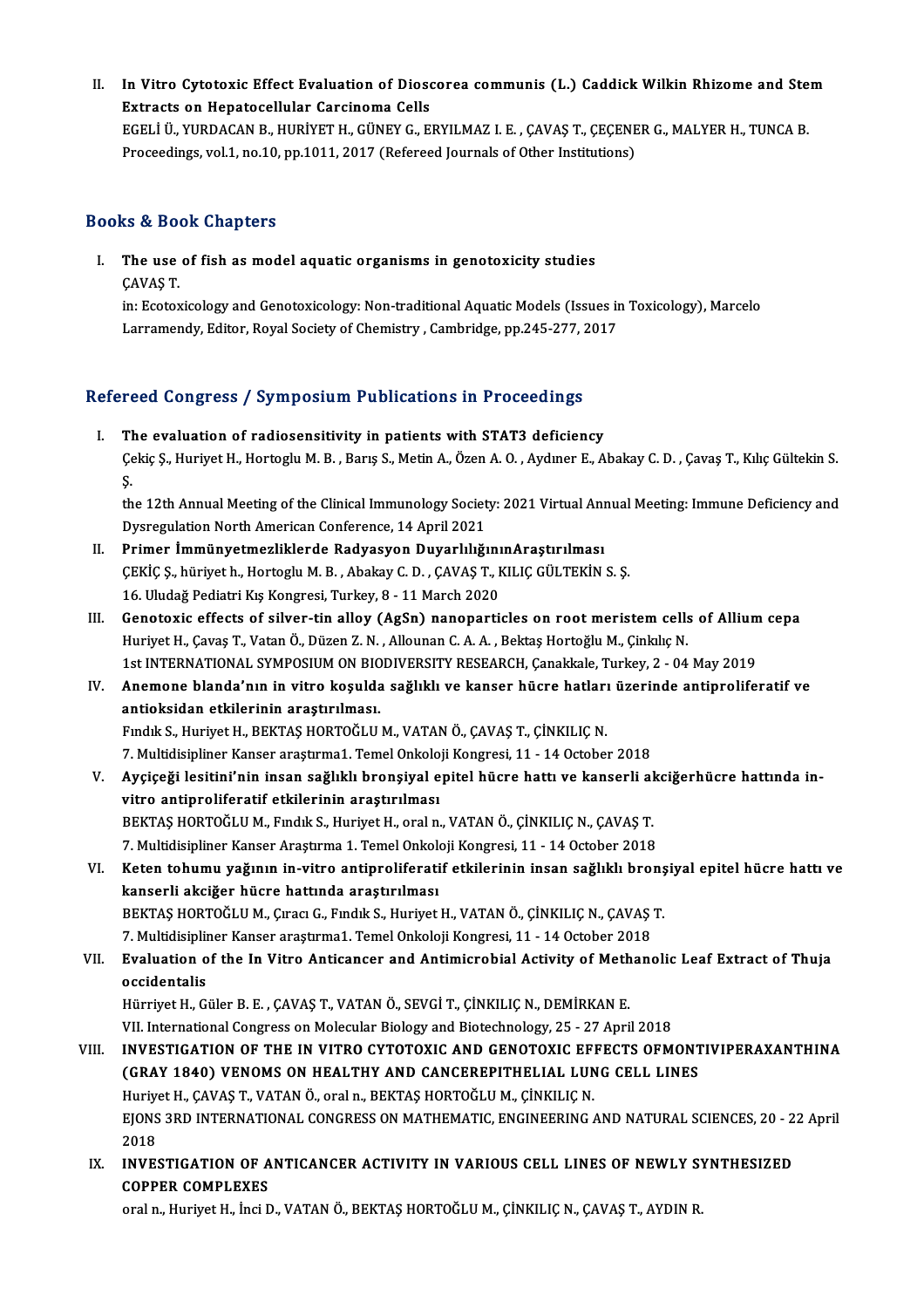.<br>EJONS 3RD INTERNATIONAL CONGRESS ON MATHEMATIC, ENGINEERING AND NATURAL SCIENCES, 20 - 22 April  $E$ JONS<br>2018 EJONS 3RD INTERNATIONAL CONGRESS ON MATHEMATIC, ENGINEERING AND NATURAL 3<br>2018<br>X. Antiproliferative Effect of Methanolic Extract of Linum arboreum on A549 Cells<br>VATAN Ö. VUMAZ Ö. Huriyet H. CAVAS T. CİNKU IC N

- 2018<br>X. Antiproliferative Effect of Methanolic Extract of Linum arboreum on A549 Cells<br>VATAN Ö., YILMAZ Ö., Huriyet H., ÇAVAŞ T., ÇİNKILIÇ N. Antiproliferative Effect of Methanolic Extract of Linum arboreum on A549 Cells<br>VATAN Ö., YILMAZ Ö., Huriyet H., ÇAVAŞ T., ÇİNKILIÇ N.<br>2nd International Conference on Natural Products for Cancer Prevention and Therapy, 8 -
- VATAN Ö., YILMAZ Ö., Huriyet H., ÇAVAŞ T., ÇİNKILIÇ N.<br>2nd International Conference on Natural Products for Cancer Prevention and Therapy, 8 11 November 2017<br>XI. Investigation of In Vitro Cytotoxic Effects of Montivi 2nd International<br>Investigation of<br>Lung Cell Lines<br>Hurivet H. CAVAS Investigation of In Vitro Cytotoxic Effe<br>Lung Cell Lines<br>Huriyet H., ÇAVAŞ T., VATAN Ö., ÇİNKILIÇ N.<br>2nd International Conference en Natural Pr. Lung Cell Lines<br>1997 - Huriyet H., ÇAVAŞ T., VATAN Ö., ÇİNKILIÇ N.<br>2nd International Conference on Natural Products for Cancer Prevention and Therapy, 8 - 11 November 2017 Huriyet H., ÇAVAŞ T., VATAN Ö., ÇİNKILIÇ N.<br>2nd International Conference on Natural Products for Cancer Prevention and Therapy, 8 -<br>XII. Antiproliferative Potential of Polysiphonia morrowii (Ceramiales, Rhodophyta)<br>VAT

2nd International Conference on Natural Products for<br>**Antiproliferative Potential of Polysiphonia morr**<br>VATAN Ö., YILDIZ G., Huriyet H., ÇİNKILIÇ N., ÇAVAŞ T.<br>YIL Uluqlararası Katılımlı Ekoloji*ve Coure Konstesi*, 13 Antiproliferative Potential of Polysiphonia morrowii (Ceramiales, Rh<br>VATAN Ö., YILDIZ G., Huriyet H., ÇİNKILIÇ N., ÇAVAŞ T.<br>XIII. Uluslararası Katılımlı Ekoloji ve Çevre Kongresi, 12 - 15 September 2017<br>Investigation of Th VATAN Ö., YILDIZ G., Huriyet H., ÇİNKILIÇ N., ÇAVAŞ T.<br>XIII. Uluslararası Katılımlı Ekoloji ve Çevre Kongresi, 12 - 15 September 2017<br>XIII. Investigation of The In Vitro Cytotoxic and Genotoxic Effects of Nilüfer Strea

- XIII. Uluslararası Katılımlı Ekoloji ve Çevre Kongresi, 12 15 September 2017<br>Investigation of The In Vitro Cytotoxic and Genotoxic Effects of Nilüfer Stream (Bursa) Water<br>Samples on Healthy Human Epithelial Lung Cell Lin Investigation of The In Vitro Cytotoxic and Genotoxic Effects of Nilüfer Stream (Burs<br>Samples on Healthy Human Epithelial Lung Cell Lines/Nilüfer Çayı (Bursa) Su Örnekl<br>İnsan Akciğer Hücreleri Üzerindeki Sitotoksik ve Geno Samples on Healthy Human Epithelial Lung Cell Lines/Nilüfer Çayı (Bursa) Su Örneklerinin Sağlık<br>İnsan Akciğer Hücreleri Üzerindeki Sitotoksik ve Genotoksik Etkilerinin Araştırılması<br>HURİYET H., AKAY E., VATAN Ö., HASRET S. İnsan Akciğer Hücreleri Üzerindeki Sitotoksik ve Genotoksik Etkilerinin Araştırılması<br>HURİYET H., AKAY E., VATAN Ö., HASRET S., KANDER S., DALKIRAN N., ÇİNKILIÇ N., KARACAOĞLU D., ÇAVAŞ T.<br>XIII. Congress of Ecology and Env HURİYET H., AKA'<br>XIII. Congress of I<br>September 2017<br>Evaluation of th XIII. Congress of Ecology and Environment With International Participation, UKECEK 2017., Edirne, Turkey, 12 - 15<br>September 2017<br>XIV. Evaluation of the In-Vitro Cytotoxic and Genotoxic Effects of Parabens (Butylparaben,
- September 2017<br>Evaluation of the In-Vitro Cytotoxic and Genotoxic Effects of Parabens (Butylpara<br>Methylparaben, and Propylparaben) in BEAS-2B Human Lung Epithelial Cell Line<br>CAVAS T. Hurivet H. VATAN Ö. CINKU IC N Evaluation of the In-Vitro Cytotoxic an<br>Methylparaben, and Propylparaben) in<br>ÇAVAŞ T., Huriyet H., VATAN Ö., ÇİNKILIÇ N.<br>2rd Annual International Conference en Bio Methylparaben, and Propylparaben) in BEAS-2B Human Lur<br>ÇAVAŞ T., Huriyet H., VATAN Ö., ÇİNKILIÇ N.<br>3rd Annual International Conference on Biology, 19 - 22 June 2017<br>The Cytetevis and Apentatis Effests of The Young Sheets E

CAVAŞ T., Huriyet H., VATAN Ö., ÇİNKILIÇ N.<br>3rd Annual International Conference on Biology, 19 - 22 June 2017<br>XV. The Cytotoxic and Apoptotic Effects of The Young Shoots Extract of Tamus Communis on<br>Hanatocellular Carg **3rd Annual International Conf**<br>The Cytotoxic and Apoptot<br>Hepatocellular Carcinoma<br>FCELLÜ VUPDACAN P. HUPI The Cytotoxic and Apoptotic Effects of The Young Shoots Extract of Tamus Communis on<br>Hepatocellular Carcinoma<br>EGELİ Ü., YURDACAN B., HURİYET H., GÜNEY G., ERYILMAZ I. E. , MALYER H., ÇEÇENER G., ÇAVAŞ T., TUNCA B.<br>LINTERNA

Hepatocellular Carcinoma<br>EGELİ Ü., YURDACAN B., HURİYET H., GÜNEY G., ERYILMAZ I. E. , MALYER H., ÇEÇENER G., ÇAVAŞ T., TUNCA B.<br>LINTERNATIONAL CONGRESS ON MEDICINAL AND AROMATIC PLANTS "NATURAL AND HEALTHY LiFE, 10 - 12<br>M EGELİ Ü., Y<br>LINTERNA<br>May 2017<br>Investiset XVI. INTERNATIONAL CONGRESS ON MEDICINAL AND AROMATIC PLANTS "NATURAL AND HEALTHY LiFE, 10 - 12<br>May 2017<br>XVI. Investigation of Cytotoxic and Genotoxic Effect of Dr.Honeywax Verox Food Suplement.

- ÇAVAŞ T., ÇİNKILIÇ N., VATAN Ö., Huriyet H., Şahinoğlu H. 1st International Congress on Medicinal and Aromatic Plants –Natural and Healthy Life, 10 - 12 May 2017
- XVII. Investigation of Cytotoxic and Genotoxic Effect of Dr.Honeywax Herovic Food Suplement in vitro ÇİNKILIÇ N., ÇAVAŞ T., VATAN Ö., Huriyet H., Şahinoğlu H. 1st International Congress on Medicinal and Aromatic Plants –Natural and Healthy Life, 10 - 12 May 2017
- CINKILIC N., CAVAS T., VATAN Ö., Huriyet H., Sahinoğlu H.<br>1st International Congress on Medicinal and Aromatic Plants –Natural and Healthy Life, 10 12 May 2017<br>XVIII. In Vitro Evaluation of Effects of Fullerene Nanoparti 1st International Congress on Medicinal and Aromatic Plants –Natural and Vitro Evaluation of Effects of Fullerene NanoparticlesOn the<br>Effects of PesticidesIn IMR 90Human Lung Fibroblast Cell Line<br>CAVAS T, VATANÖ, VU MAZ D, In Vitro Evaluation of Effects of Fullere<br>Effects of PesticidesIn IMR 90Human Lu<br>ÇAVAŞ T., VATAN Ö., YILMAZ D., ÇİNKILIÇ N.<br>International Conference on Biochamistru er Effects of PesticidesIn IMR 90Human Lung Fibroblast Cell Line<br>CAVAŞ T., VATAN Ö., YILMAZ D., ÇİNKILIÇ N.<br>International Conference on Biochemistry and Molecular Biology, Venedik, Italy, 27 - 29 April 2016

CAVAS T., VATAN Ö., YILMAZ D., ÇİNKILIÇ N.<br>International Conference on Biochemistry and Molecular Biology, Venedik, Italy, 27 - 29 April 2016<br>XIX. Induction of Genotoxic Damage in Fish as Revealed by the Micronucleus T International Conference on Biochemistry and Molecular Biology,<br>Induction of Genotoxic Damage in Fish as Revealed by the<br>Following In Vivo Exposure to Marine Toxin Okadaic Acid<br>CAVAS T, KÖNEN S Induction of Geno<br>Following In Vivo<br>ÇAVAŞ T., KÖNEN S.<br>. Third International Following In Vivo Exposure to Marine Toxin Okadaic Acid<br>ÇAVAŞ T., KÖNEN S.<br>: Third International Conference on Advances in Applied Sciences and Environmental Technology', 28 - 29<br>Desember 2015

CAVAŞ T., KÖNEN<br>: Third Internation<br>December 2015<br>Cam Pesinasins XX. Çam Reçinesindeki Kolofan Maddesinin A549 Akciğer Kanseri ve Beas 2b Sağlıklı Akciğer Hücre:<br>XX. Çam Reçinesindeki Kolofan Maddesinin A549 Akciğer Kanseri ve Beas 2b Sağlıklı Akciğer Hücre<br>Hetler: Üserine Anti Prelifer

December 2015<br>Çam Reçinesindeki Kolofan Maddesinin A549 Akciğer Kanseri ve Beas 2b Sağlıklı Akciğer Hücre<br>Hatlerı Üzerine Anti Proliferatif ve Anti Kanser Aktivitesinin XTT WST 1 ve Comet Yöntemleri ile<br>Arastırılması Çam Reçinesi<br>Hatlerı Üzeril<br>Araştırılması<br>Aksa C. CAVAS

Akça Ç., ÇAVAŞ T., VATAN Ö., YILMAZ D., ÇİNKILIÇ N., Hüriyet H. UludağÜniversitesi IV.Bilgilendirme veARGEGünleri,Bursa,Turkey,11 -13November 2014

Akça Ç., ÇAVAŞ T., VATAN Ö., YILMAZ D., ÇİNKILIÇ N., Hüriyet H.<br>Uludağ Üniversitesi IV. Bilgilendirme ve ARGE Günleri, Bursa, Turkey, 11 - 13 November 2014<br>XXI. Eşek Equus Asinus L 1758 Sütünün Sitotoksik Etkisinin Kan Uludağ Üniversitesi IV. Bilgilendirme ve ARGE Günleri, Bursa<br>Eşek Equus Asinus L 1758 Sütünün Sitotoksik Etkisin<br>Hatları Üzerine Karşılaştırılmalı Olarak Araştırılması<br>Akas G GAVAS T VATAN Ö .YU MAZ D. GİNEU IC N. Hüniye Eşek Equus Asinus L 1758 Sütünün Sitotoksik Etkisinin I<br>Hatları Üzerine Karşılaştırılmalı Olarak Araştırılması<br>Akça Ç., ÇAVAŞ T., VATAN Ö., YILMAZ D., ÇİNKILIÇ N., Hüriyet H.<br>Uludağ Üniversitesi IV., Bilgilandirme ve ABCE Hatları Üzerine Karşılaştırılmalı Olarak Araştırılması<br>Akça Ç., ÇAVAŞ T., VATAN Ö., YILMAZ D., ÇİNKILIÇ N., Hüriyet H.<br>Uludağ Üniversitesi IV . Bilgilendirme ve ARGE Günleri, Turkey, 11 - 13 November 2014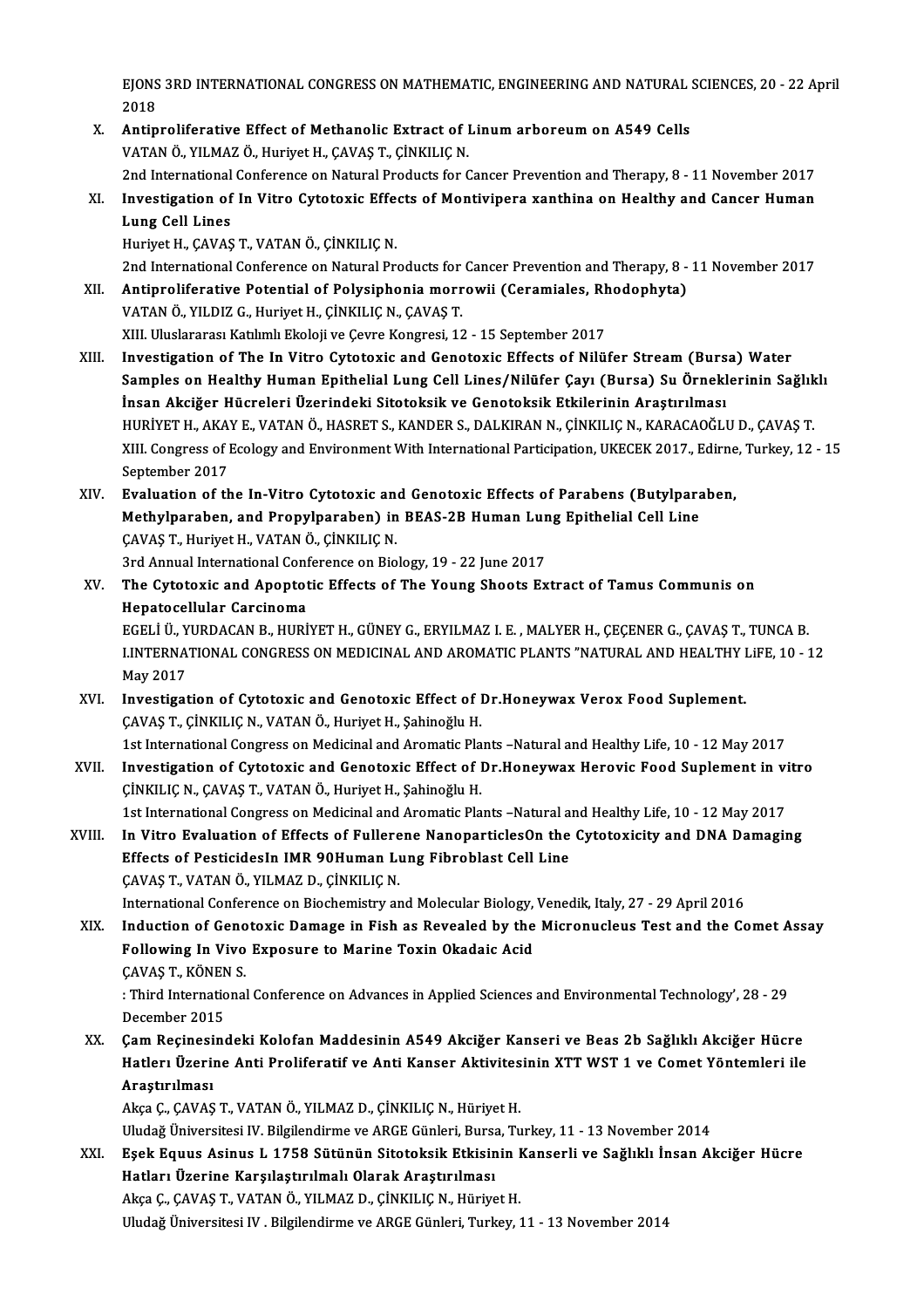| XXII.        | Bitkisel Fenolik Bir Bileşik Olan Klorojenik Asidin Radyoduyarlılık Oluşturma Etkisinin in vitro               |
|--------------|----------------------------------------------------------------------------------------------------------------|
|              | Genotoksisite ve Enzim Test Sistemleri Yardımıyla Araştırılması                                                |
|              | Teksoy Ö., ÇİNKILIÇ N., ÇAVAŞ T., VATAN Ö., YILMAZ D.                                                          |
|              | 22. Ulusal Biyoloji Kongresi, Eskişehir, Turkey, 23 - 27 June 2014                                             |
| XXIII.       | Bakır Çinko Alaşım Nanopartiküllerin Sitotoksik Etkilerinin ve Klonojenik Test Yöntemlerriyle                  |
|              | Değerlendirilmesi                                                                                              |
|              | Kumbıçak Ü., ÇAVAŞ T., ÇİNKILIÇ N., VATAN Ö., KUMBIÇAK Z., Teksoy Ö.                                           |
|              | 22. Ulusal Biyoloji Kongresi, Eskişehir, Turkey, 23 - 27 June 2014                                             |
| XXIV.        | Karnosik Asit in Antigenotoksik Etkisinin İnsan Lenfosit Kültürlerinde Kromozom Aberasyonları ve               |
|              | Mikronukleus Yöntemleri ile Araştırılması                                                                      |
|              | VATAN Ö., ÇİNKILIÇ N., YILMAZ D., ÇAVAŞ T., Bilaloğlu R.                                                       |
|              | 22. Ulusal Biyoloji Kongresi, Eskişehir, Turkey, 23 - 27 June 2014                                             |
| XXV          | Bakır II İyonunun Karışık Ligant Komplekslerinin in vitro Sitotoksik Genotoksik ve Apoptotik                   |
|              | Etkilerinin MCF 7 ve Caco 2 Kanser Hücre Hatlarında Belirlenmesi                                               |
|              | YILMAZ D., ÇİNKILIÇ N., VATAN Ö., ÇAVAŞ T., İnci D., AYDIN R.                                                  |
|              | 22. Ulusal Biyoloji Kongresi, Eskişehir, Turkey, 23 - 27 June 2014                                             |
| XXVI.        | Tyrosol'un Antigenotoksik etkisinin in vivo tek hücre jel elektroforezi yöntemi ile araştırılması              |
|              | VATAN Ö., ÇİNKILIÇ N., ÇAVAŞ T., YILMAZ D., Bilaloğlu R.                                                       |
|              | Uludağ Üniversitesi bilgilendirme ve ARGE günleri, Turkey, 12 - 14 November 2013                               |
| XXVII.       | Amino asitlerin metal komplekslerinin sentezi, kompleks-DNA etkileşimlerinin ve Anti-kanser                    |
|              | aktivitelerinin araştırılması                                                                                  |
|              | AYDIN R., İnci D., MUTLU GENÇKAL H., ÇİNKILIÇ N., YILMAZ D., VATAN Ö., ÇAVAŞ T.                                |
|              | Uludağ Üniversitesi bilgilendirme ve ARGE günleri, Turkey, 12 - 14 November 2013                               |
| XXVIII.      | Effects of Aqueous Suspensions of C60 Nanoparticles on the In Vitro Genotoxicity of Pesticides in              |
|              | RTG 2 Fish Cell Line                                                                                           |
|              | ÇAVAŞ T., ÇİNKILIÇ N., VATAN Ö., YILMAZ D., Çoşkun M.                                                          |
|              | 8th International Conference on the Environmental Effects of Nanoparticles and Nanomaterials, Aix-en-Provence, |
|              | France, 3 - 05 July 2013                                                                                       |
| XXIX.        | Tyrosol ün Antigenotoksik Etkisinin in vivo ve in vitro MN Yöntemleri ile Araştırılması                        |
|              | VATAN Ö., ÇİNKILIÇ N., ÇAVAŞ T., YILMAZ D., Bilaloğlu R.                                                       |
|              | 21. Ulusal Biyoloji Kongresi, İzmir, Turkey, 3 - 07 September 2012                                             |
| XXX.         | Nano C60 Sulu Süspansiyonlarının İn Vitro Genotoksik Etkilerinin İnsan Akciğer Fibroblast Hücre                |
|              | Hattı IMR 90 Üzerinde İncelenmesi                                                                              |
|              | ÇAVAŞ T., ÇİNKILIÇ N., VATAN Ö., Çoşkun M.                                                                     |
|              | 12. Ulusal Tıbbi Biyoloji ve Genetik Kongresi, Antalya, Turkey, 27 - 30 October 2011                           |
| XXXI.        | Sinnamik Cinnamic Asidin Radyasyondan Koruyucu Etkilerinin Sağlıklı İnsan Lenfosit Kültürlerinde               |
|              | <b>COMET Testi İle Araştırılması</b>                                                                           |
|              | ÇİNKILIÇ N., Tüzün E., ÇETİNTAŞ S., ÇAVAŞ T., VATAN Ö., YILMAZ D., Özkan L.                                    |
|              | 12. Ulusal Tıbbi Biyoloji ve Genetik Kongresi, Antalya, Turkey, 27 - 30 October 2011                           |
| <b>XXXII</b> | In Vitro Genotoxicity Evaluation of Aqueous suspensions of nano C60 Particles on RTG2 Fish Cell                |
|              | Line                                                                                                           |
|              | ÇAVAŞ T., ÇİNKILIÇ N., VATAN Ö., Çoşkun M.                                                                     |
|              | IV. Workshop and Symposium of Ecotoxicology, Rio-Claro, Brazil, 10 - 12 October 2011                           |
| XXXIII.      | Klorojenik Chlorogenic Asidin Rayokoruyucu Etkisinin İnsan Kan Lenfosit Kültürlerinde Comet Testi              |
|              | ile Belirlenmesi                                                                                               |
|              | ÇİNKILIÇ N., ÇETİNTAŞ S., TÜZÜN E., ÇAVAŞ T., VATAN Ö., GÖZCÜ S., YILMAZ D., Özkan L., Bilaloğlu R.            |
|              | 15. Uludağ Onkoloji Sempozyumu, Bursa, Turkey, 6 - 09 May 2011                                                 |
| XXXIV.       | Kinik Quinic Asidin Radyokoruyucu etkisinin İnsan Kan Lenfosit Kültürlerinde Comet Testi ile                   |
|              | Belirlenmesi                                                                                                   |
|              | ÇİNKILIÇ N., ÇETİNTAŞ S., Zorlu T., ÇAVAŞ T., VATAN Ö., Gözcü S., YILMAZ D., ÖZKAN L., Bilaloğlu R.            |
|              | 15. Uludağ Onkoloji Sempozyumu, Bursa, Turkey, 6 - 08 March 2011                                               |
|              |                                                                                                                |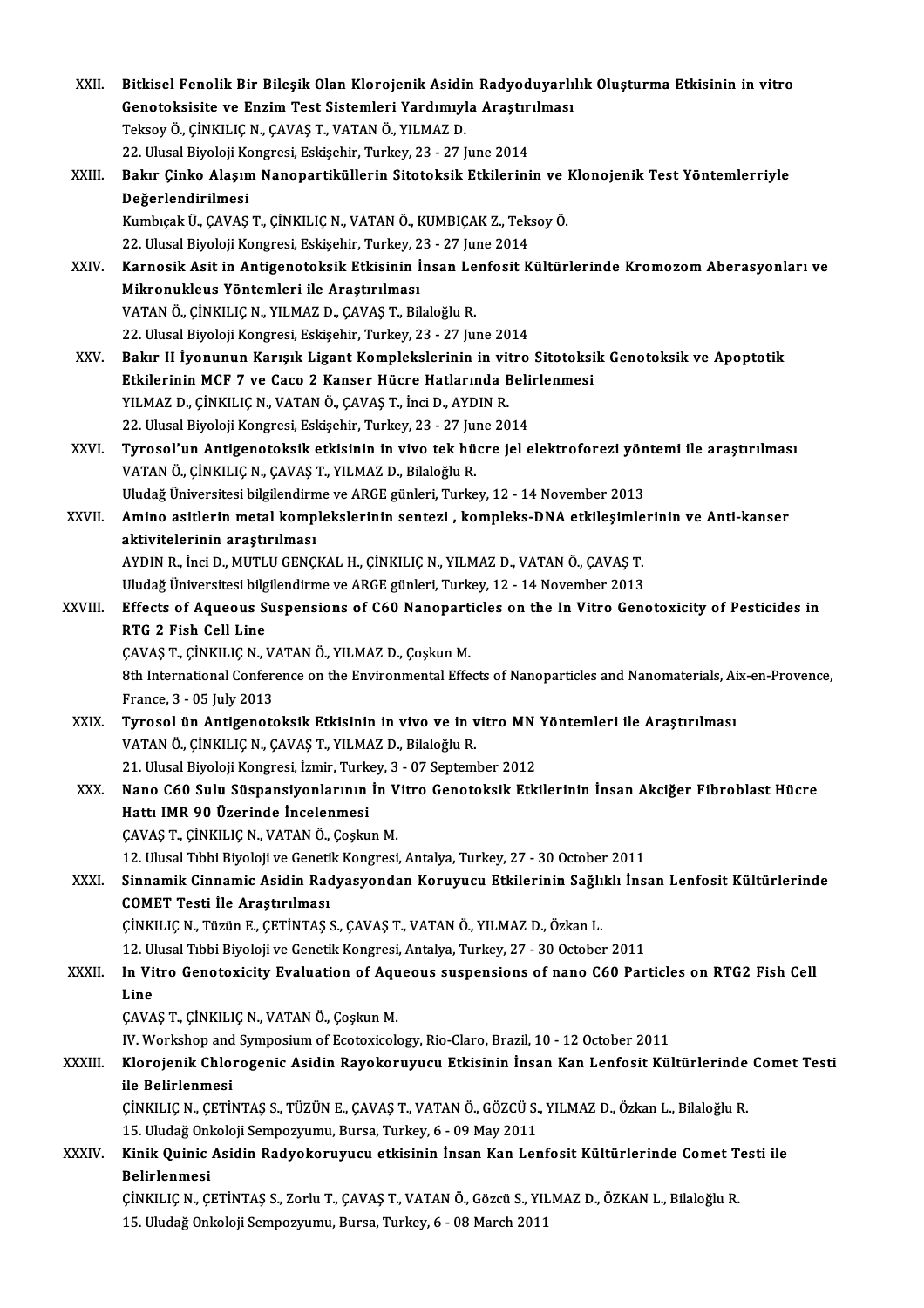XXXV. Evaluation of River Water Genotoxicity in Cultured Human Lymphocytes Using the Micronucleus Test<br>and The Comet Assey Evaluation of River W<br>and The Comet Assay<br>C<sup>INVILIC N. CAVAS T. VI</sup> Evaluation of River Water Genotoxicity in Cultured Huma:<br>and The Comet Assay<br>ÇİNKILIÇ N., ÇAVAŞ T., YILMAZ D., VATAN Ö., Tüzün E., Çoşkun M.<br>Constavisity in aquatis systemsu Causes, effects and future needs i

and The Comet Assay<br>CiNKILIC N., CAVAS T., YILMAZ D., VATAN Ö., Tüzün E., Coşkun M.<br>Genotoxicity in aquatic systems; Causes, effects and future needs.3 rd International Symposium., Freiburg,<br>Germany, 22 - 24 September 2010 CINKILIC N., CAVAS T., YILMAZ D., V.<br>Genotoxicity in aquatic systems; Car<br>Germany, 22 - 24 September 2010<br>In vive Conotoxicity Assossmon Genotoxicity in aquatic systems; Causes, effects and future needs.3 rd International Symposium., Freibur<br>Germany, 22 - 24 September 2010<br>XXXVI. In vivo Genotoxicity Assessment of Esbiothrin in Fish (Cyprinus carpio L., 175

Germany, 22 - 24 September 2010<br>In vivo Genotoxicity Assessment of F<br>Micronucleus Test and Comet Assay<br>SELVIM CAVAS T. KARASU RENLIA C In vivo Genotoxicity Assessment of Esbiothrin in Fish (Cyprinus carpio L., 1758) Using the<br>Micronucleus Test and Comet Assay<br>SELVİ M., ÇAVAŞ T., KARASU BENLİ A. Ç. , Memmi B. K. , ÇİNKILIÇ N., SEPİCİ DİNÇEL A., VATAN Ö., Y Micronucleus Test and Comet Assay<br>SELVİ M., ÇAVAŞ T., KARASU BENLİ A. Ç. , Memmi B. K. , ÇİNKILIÇ N., SEPİCİ DİNÇEL A., VATAN Ö., YILMAZ D.,<br>SARIKAYA R., Zorlu T., et al.

SELVİ M., ÇAVAŞ T., KARASU BENLİ A. Ç. , Memmi B. K. , ÇİNKILIÇ N., SEPİCİ DİNÇEL A., VATAN Ö., YILMAZ D.,<br>SARIKAYA R., Zorlu T., et al.<br>9th International Meeting of the International-Society-for-the-Study-of-Xenobiotics(I SARIKAYA R., Zorlu T., et al.<br>9th International Meeting of the Inter<br>September 2010, vol.42, pp.126-127 September 2010, vol.42, pp.126-127 ${\large\rm Suppported\ Projects}$ 

Supported Projects<br>Çavaş T., Çinkılıç N., Vatan Ö., TUBITAK Project, Nano alfa sepiyolitin biyouyumluluk özellikleri ile antikanser ve<br>redvehiyeleijk etkilerinin in vitre test vöntemleri kullenılerek erestmimesu 2019, 2022 ra pporteur i rejects<br>Çavaş T., Çinkılıç N., Vatan Ö., TUBITAK Project, Nano alfa sepiyolitin biyouyumluluk özell<br>radyobiyolojik etkilerinin in vitro test yöntemleri kullanılarak araştırılması, 2019 - 2022<br>Cavaş T. Türkeğl Çavaş T., Çinkılıç N., Vatan Ö., TUBITAK Project, Nano alfa sepiyolitin biyouyumluluk özellikleri ile antikanser ve<br>radyobiyolojik etkilerinin in vitro test yöntemleri kullanılarak araştırılması, 2019 - 2022<br>Çavaş T., Türk

radyobiyolojik etkilerinin in vitro test yöntem<br>Çavaş T., Türkoğlu N., TUBITAK Project, Yara<br>Selüloz Membran Hazırlanması, 2017 - 2018<br>CAVAS T. Project Sunnerted by Hitber Educe Çavaş T., Türkoğlu N., TUBITAK Project, Yara Örtü Materyali Olarak Kullanılmak Amacıyla Biyobozunur Anti-Mikrobiya<br>Selüloz Membran Hazırlanması, 2017 - 2018<br>ÇAVAŞ T., Project Supported by Higher Education Institutions, Par

Selüloz Membran Hazırlanması, 2017 - 2018<br>ÇAVAŞ T., Project Supported by Higher Education Institutions, Paraben Türevlerinin In Vitro sitotoksik ve Genotoksik<br>Etkilerinin Fare Fibroblast ve İnsan Epitel Üzerinde Araştırılm ÇAVAŞ T., Project Supported by Higher Education Institutions, Paraben Türevlerinin In Vitro sitotoksik ve Genotoksik<br>Etkilerinin Fare Fibroblast ve İnsan Epitel Üzerinde Araştırılması, 2014 - 2018<br>ÇAVAŞ T., ÇİNKILIÇ N., Pr

Etkilerinin Fare Fibroblast ve İnsan Epitel Üzerinde Araştırılması, 2014 - 2018<br>ÇAVAŞ T., ÇİNKILIÇ N., Project Supported by Higher Education Institutions, Bakır II metali karışı<br>sitotoksisite ve DNA hasar etkilerinin çeşit ÇAVAŞ T., ÇİNKILIÇ N., Project Supported by Higher Education Institutions, Bakır II metali karışık ligand kompleksler<br>sitotoksisite ve DNA hasar etkilerinin çeşitli hücre hatlarında in vitro belirlenmesi, 2016 - 2017<br>ÇAVAŞ

sitotoksisite ve DNA hasar etkilerinin çeşitli hücre hatlarında in vitro belirlenmesi, 2016 - 2017<br>ÇAVAŞ T., VATAN Ö., ÇİNKILIÇ N., Project Supported by Higher Education Institutions, Paraben Türevlerinin in vitro<br>Sitotoks CAVAŞ T., VA<br>Sitotoksik ve<br>2015 - 2017<br>CAVAS T. Pre Sitotoksik ve Genotoksik Etkilerinin Fare Fibroblast ve İnsan Epitel Hücreleri Üzerinde Araştırılması KUAP F 2014 52,<br>2015 - 2017<br>ÇAVAŞ T., Project Supported by Higher Education Institutions, Montivipera xanthina (Gray, 18

2015 - 2017<br>ÇAVAŞ T., Project Supported by Higher Education Institutions, Montivipera xanthina (Gray, 1840) ve Vipera an<br>(Linneaus, 1758) Zehirlerinin In Vitro Sitotoksik ve Genotoksik Etkilerinin Sağlıklı ve Kanser Hücre CAVAŞ T., Project Supported by Higher Education<br>(Linneaus, 1758) Zehirlerinin In Vitro Sitotoksik<br>Karşılaştırmalı olarak Araştırılması, 2015 - 2017<br>AYDIN B. GAVAŞ T. GİNKU IÇ N. VATAN Ö. MUTI (Linneaus, 1758) Zehirlerinin In Vitro Sitotoksik ve Genotoksik Etkilerinin Sağlıklı ve Kanser Hücre Hatlarında<br>Karşılaştırmalı olarak Araştırılması, 2015 - 2017<br>AYDIN R., ÇAVAŞ T., ÇİNKILIÇ N., VATAN Ö., MUTLU GENÇKAL H.,

Karşılaştırmalı olarak Araştırılması, 2015 - 2017<br>AYDIN R., ÇAVAŞ T., ÇİNKILIÇ N., VATAN Ö., MUTLU GENÇKAL H., Project Supported by Higher Education Institutions<br>II İyonunun L Amino Asitler ve Fenantrolin Türevleri ile Olu AYDIN R., ÇAVAŞ T., ÇİNKILIÇ N., VATAN Ö., MUTLU GENÇKAL H., Project Supp<br>II İyonunun L Amino Asitler ve Fenantrolin Türevleri ile Oluşturduğu Karışık I<br>Kompleks DNA Etkileşiminin ve Sitotoksisitelerinin Araştırılması, 201 II İyonunun L Amino Asitler ve Fenantrolin Türevleri ile Oluşturduğu Karışık Ligand Komplekslerinin Sentezlenmesi<br>Kompleks DNA Etkileşiminin ve Sitotoksisitelerinin Araştırılması, 2012 - 2016<br>ÇAVAŞ T., Project Supported by Kompleks DNA Etkileşiminin ve Sitotoksisitelerinin Araştırılması, 2012 - 2016

ÇAVAŞ T., Project Supported by Higher Education Institutions, Bazı Metal Alaşım Nanopartiküllerinin In Vitro Sitotoksik<br>ve Genotoksik Etkilerinin Araştırılması, 2012 - 2015<br>Çavaş T., TUBITAK Project, Nano C60 Ve Pestisit K

ve Genotoksik Etkilerinin Araştırılması, 2012 - 2015<br>Çavaş T., TUBITAK Project, Nano C60 Ve Pestisit Karişimlarinin In Vitro Sito Genotoksik Etkilerinin Rtg 2 Ve Imr 90 Hücr<br>Kültürlerinde Klonojenik Test Mikronükleus Komet Kültürlerinde Klonojenik Test Mikronükleus Komet Halo Ve Gama H2ax Testleri Kullanilarak Araştirilmasi, 2010 - 2012<br>Patent

Gürler O., Çavaş T., Akar Tarım Ü., Çinkılıç N., Vatan Ö., Akca Ç., Ayas E., Huriyet H., Gergin B., Arıkan H. S., RADYASYONA r acene<br>Gürler O., Çavaş T., Akar Tarım Ü., Çinkılıç N., Vatan Ö., Akca Ç., Ayas E., Huriyet H., Gergin B., Arıkan H. S. , RADYASYONA<br>KARŞI HAFİF, EKONOMİK ZIRH: ALFA-SEPİYOLİT (LÜLETAŞI), Patent, CHAPTER G Physics, The In Gürler O., Çavaş T., Akar Tarım Ü., Çinkılıç N., Vata<br>KARŞI HAFİF, EKONOMİK ZIRH: ALFA-SEPİYOLİT<br>Number: 2016/01282 , Initial Registration, 2019<br>Akas C. Gavas T. Ginlaka N. Vatan Ö. Yılmaz D. Hi KARŞI HAFİF, EKONOMİK ZIRH: ALFA-SEPİYOLİT (LÜLETAŞI), Patent, CHAPTER G Physics, The Invention Regis<br>Number: 2016/01282 , Initial Registration, 2019<br>Akça Ç., Çavaş T., Çinkılıç N., Vatan Ö., Yılmaz D., Huriyet H., Mert E.

Number: 2016/01282 , Initial Registration, 2019<br>Akça Ç., Çavaş T., Çinkılıç N., Vatan Ö., Yılmaz D., Huriyet H., Mert E., Deliacı İ., Karaaslan R., Yılmaz A. E. , Kanser<br>tedavisinde doğal bir kokteyl: eşek sütü., Patent, C Akça Ç., Çavaş T., Çinkılıç N., Vatan Ö., Yılmaz D., Huriyet H., Mert E., Deliacı İ., Karaaslan R., Yılmaz A. E. , Kanser<br>tedavisinde doğal bir kokteyl: eşek sütü., Patent, CHAPTER A Human Needs, The Invention Registration tedavisinde doğal bir kokteyl: eşek sütü., Patent, CHAPTER A Human Needs, The Invention Registration Number: TR<br>11195B , Initial Registration, 2017<br>Çavaş T., Akca Ç., Kanser tedavisinde doğal bir kokteyl: eşek sütü, Patent

Çavaş T., Akca Ç., Kanser tedavisinde doğal bir kokteyl: eşek sütü, Patent, CHAPTER A Human Needs, The Invention<br>Registration Number: 2015/11195 , Initial Registration, 2017 Çavaş T., Akca Ç., Kanser tedavisinde doğal bir kokteyl: eşek sütü, Patent, CHAPTER A Human Needs, The Invention<br>Registration Number: 2015/11195 , Initial Registration, 2017<br>Akça Ç., Çavaş T., Çinkılıç N., Gürbüz O., Vatan

Registration Number: 2015/11195 , Initial Registration, 2017<br>Akça Ç., Çavaş T., Çinkılıç N., Gürbüz O., Vatan Ö., Yılmaz D., Pehlivan E., Turan H., Huriyet H., Akciğer Kanseri Tedavisiı<br>Doğal Bir Madde: Kolofan, Patent, CH Akça Ç., Çavaş T., Çinkılıç<br>Doğal Bir Madde: Kolofa<br>Initial Registration, 2017